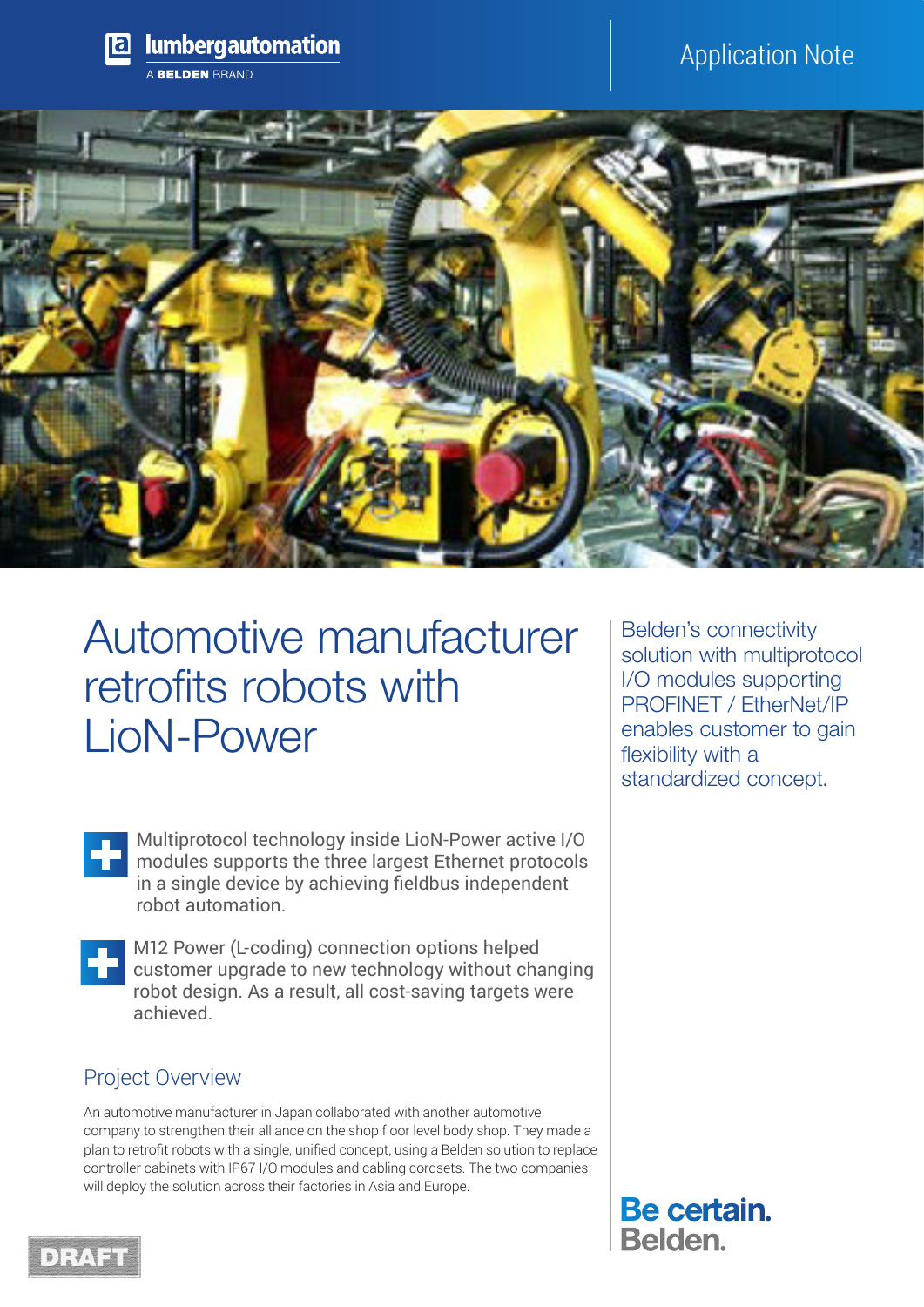



# The Challenge

The project was initiated to standardize the design for the robot control system by upgrading from PROFIBUS to PROFINET, while also working with different Ethernet protocols. The goal was to implement the solutions in proprietary factories and alliance partner sites as well to reduce the costs significantly.

Part of the new concept was to deploy an IP67 communication solution and replace cabinets. The partners also wanted to simplify cabling design of robots to gain savings from standardization. The existing cabling solutions were housed in cabinets and totally different in the factories of both companies.

## System Requirements

- One I/O module covering different communication protocols – the robots in Europe have PROFINET, while in Asia and South America, EtherNet/IP is needed
- Support of M12 Power L-coded PROFINET standard
- Simplify handling and installation with compact, lightweight and smallest design of I/O modules in the market
- Metal housing to meet resistance against welding sparks, vibration (15 g) and shock (50 g)
- IO-Link support for future applications
- Netload Class III
- Customized diagnostic

# Why Belden?

Belden delivered cost effective LioN-P I/O modules and a cabling solution designed for the needs of different robotic applications for both automotive companies.

- Strong long-term customer relationship and proven product installations during more than 20 years with one of the partnering manufacturers
- First in the market with an I/O module to support both PROFINET and EtherNet/IP in the same device to meet customers' demands across multiple regions and protocols
- Technical collaboration for the improvement and adaptation of the products according customer needs

# The Belden Solution

The new concept includes up to three Lumberg Automation I/O modules per robot, with at least one I/O module for the "patch bay" at the feed of robot and one I/O module to connect to the new IP67 robot controller station.

The selected products fulfilled the requirement to reduce part-stocking and gain flexibility through standardization on a single I/O module. The support of PROFINET and EtherNet/IP enabled the System Integrator to retrofit robots in an identical way, but with different programmable logic controllers (PLCs). The LioN-P module helped simplify the robot cabling and further reduced costs by standardizing the cabling of all the robots to Ethernet or M12 power cables.

With the changeover to PROFINET, the customer applied the latest PROFINET specification, whereby the M12 Power has already been defined. The customer gained a significant advantage for the use of M12 power from 2 x 16A compared to 2 x 9A at 7/8" by higher conductor cross sections. A length expansion of a maximum of 17 m at full power compared to a maximum of 10 m can be achieved.

Therefore, robot cells can be built with greater flexibility. For further cost efficiency, the selected M12 L-coded connector can be used for both Ether-Net/IP and PROFINET, where before two products (4-pole 7/8" power for EtherNet/IP and 5-pole 7/8" power for PROFINET) were required.

Simplicity of installation was an added benefit of the smaller, lighter Belden solution. In addition the smaller cable diameter further reduced the weight.

The LioN-P module – with PROFINET Conformance class-C V2.3 as well as Netload Class III and metal housing – enables robots to achieve higher availability by securing for the highest network load and providing resistance against harsh environmental conditions. Thanks to 2A output current compared to the 1,6A output current usually found in the market, the customer also benefited from greater valve control on the robot. Finally, customized diagnostics increased for process data, uniform diagnostic messages and structure between different protocols, and user friendliness reduced training for maintenance staff.



Connectivity solution designed for the needs of welding robots.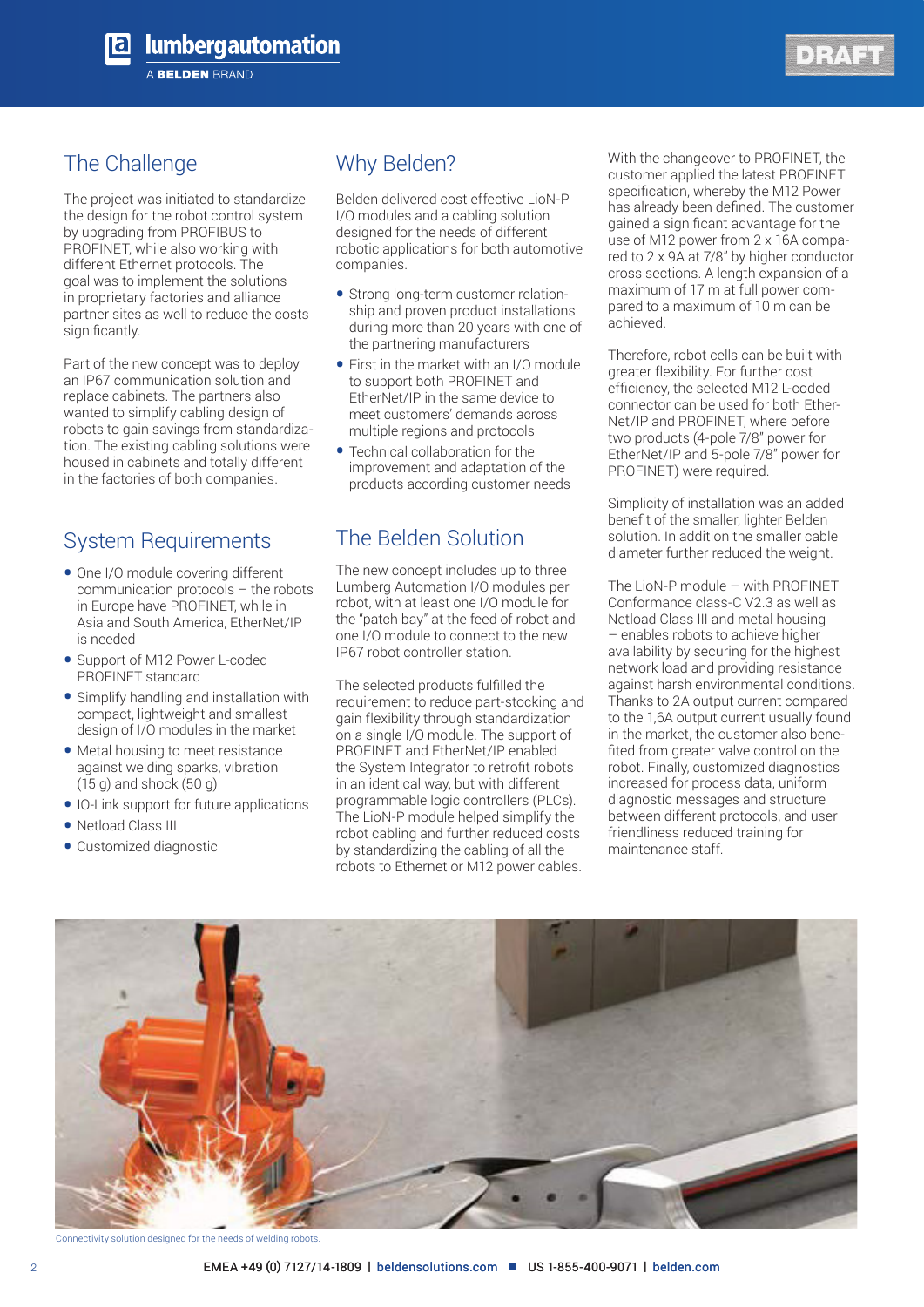

## Product Details

Lumberg Automation LioN-P I/O modules have the latest M12 power technology, as well as standard 7/8" power technology to offer the newest innovations in standard connectivity design with up to IP69K protection degree and a weight of only 500g.

# 0980 ESL 303-121

- 8 Digital Inputs and 8 Digital Out puts
- M12 L-coded power supply, 5-poles, 60mm housing
- PROFINET I/O Device

## 0980 ESL 393-121

- 8 Digital Inputs and 8 Digital Out puts
- M12 L-coded power supply, 5-poles, 60 mm housing
- Multiprotocol (PROFINET/ Ether Net/IP)

## 0980 ESL 308-121

- 8 Digital Inputs and 4 Digital **Outputs**
- M12 L-coded power supply, 5-poles, 60 mm housing
- IO-Link Master, PROFINET I/O Device

## 0980 ESL 398-121

- 8 Digital Inputs and 4 Digital **Outputs**
- M12 L-coded power supply, 5-poles, 60 mm housing
- IO-Link Master, PROFINET / EtherNet/ IP / EtherCAT I/O Device

## M12 Power Cordset in different versions

The M12 Power Connector opens the world of conventional M12 to high power transmission in a compact design.

- M12 female (male) shielded/ unshielded connector with threaded joint and molded cable
- 360° shielding connected to knurled nut
- Rated Voltage of 63 V



0980 ESL 303-121

 $\left( \begin{array}{c} 1 \\ 1 \end{array} \right)$ 

## **Summary**

In the first year, 200+ robots have been retrofitted with the Lumberg Automation solution.

Both automotive manufacturers agree that the benefits of this solution have helped them achieve the standardization they wanted at the project's outset.

Because of this change, they have also seen greater cost savings, better inventory management, easier installation and maintenance and improved global flexibility.

With all these benefits, the concept will be extended to use the multiprotocol LioN-Power I/O module for new robots – up to 3,000 robots will be equipped in the next phrases, including an expansion to other shop floor areas, like powertrain.



M12 Power Cordset